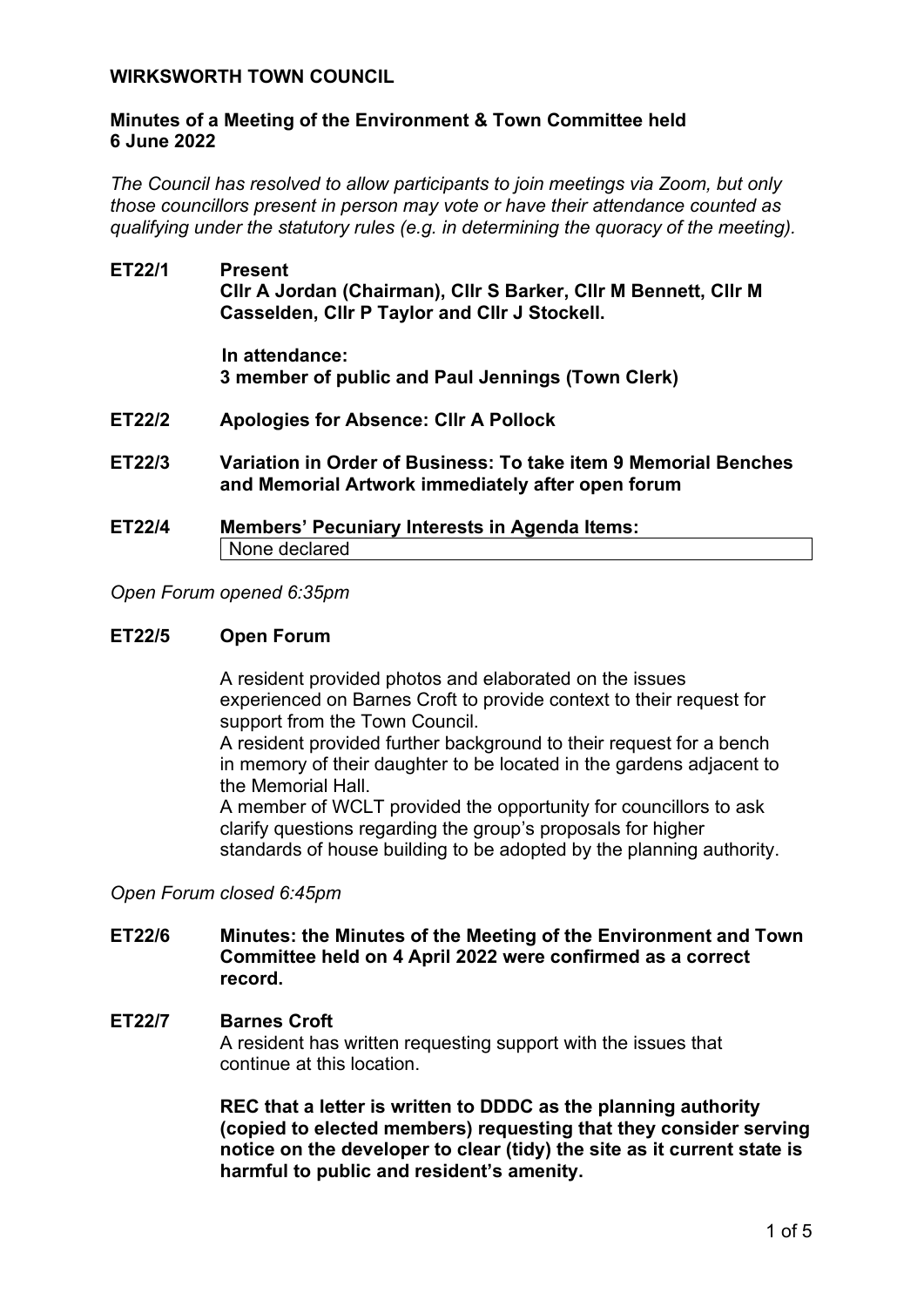**The AGS (Anthony Gell School) are contacted to determine if are also taking any actions in regard to existing or proposed works, including in response to potential risks created by any perceived restriction or obstruction to their emergency access**

## **ET22/8 Memorial Bench adjacent to Memorial Hall**

An application has been received to install a Memorial Bench. It is proposed that it is located on the space adjacent to the Memorial Hall. The previous Memorial Bench donated by Rotary has been removed as was no longer serviceable, but a new bench has not yet been installed. The applicant has queried whether they will be required to pay for the new bench or may simply dedicate a new bench (to be purchased and installed by the Town Council).

**REC that the Town Council purchase and install a replacement seat that may be then rededicated. That the application to place a memorial dedication on the newly installed bench be accepted from Bobby Gilbert for his daughter Josephine.**

#### **ET22/9 Request to support WCLT**

Request from Wirksworth Community Land Trust's for Town Council support in their call for DDDC to modify their local plan in order to insist on higher environmental standards for new dwellings.

**REC that the Town Council accept in principle giving support to the points raised by WCLT. That the town council provide a letter of support when WCLT approach DDDC.**

## **ET22/10 Swift Boxes on Town Hall**

Wilder Wirksworth have requested the Town Council consider installing swift boxes within the Clock Tower.

**REC that the Town Council support the principle of installing swift boxes in the Clock Tower. That the Town Council support any request for access to enable either preparatory work or installation of the boxes. That the Clerk seek clarification on potential costs associated with ensuring a successful installation of the boxes, but that it be noted that the council is not currently in a position to finance the purchase and installation of swift boxes.**

# **ET22/11 Raven Artwork Installation**

A revised agreement which covers the installation of Ravens (plural) has now been issued to the donor to reflect that the artwork consisted of 2 Ravens. The inspection costs from installation were £199.49+vat and the company have agreed to offer a discounted annual inspection fee of £59.85+vat for ten years (as we wish to retain them for 10 years and to mirror the agreement between TC and donor). The donor has now asked if they might pay the costs incurred by the Town Council for inspection of the artwork on an instalment basis (variation to the existing agreement).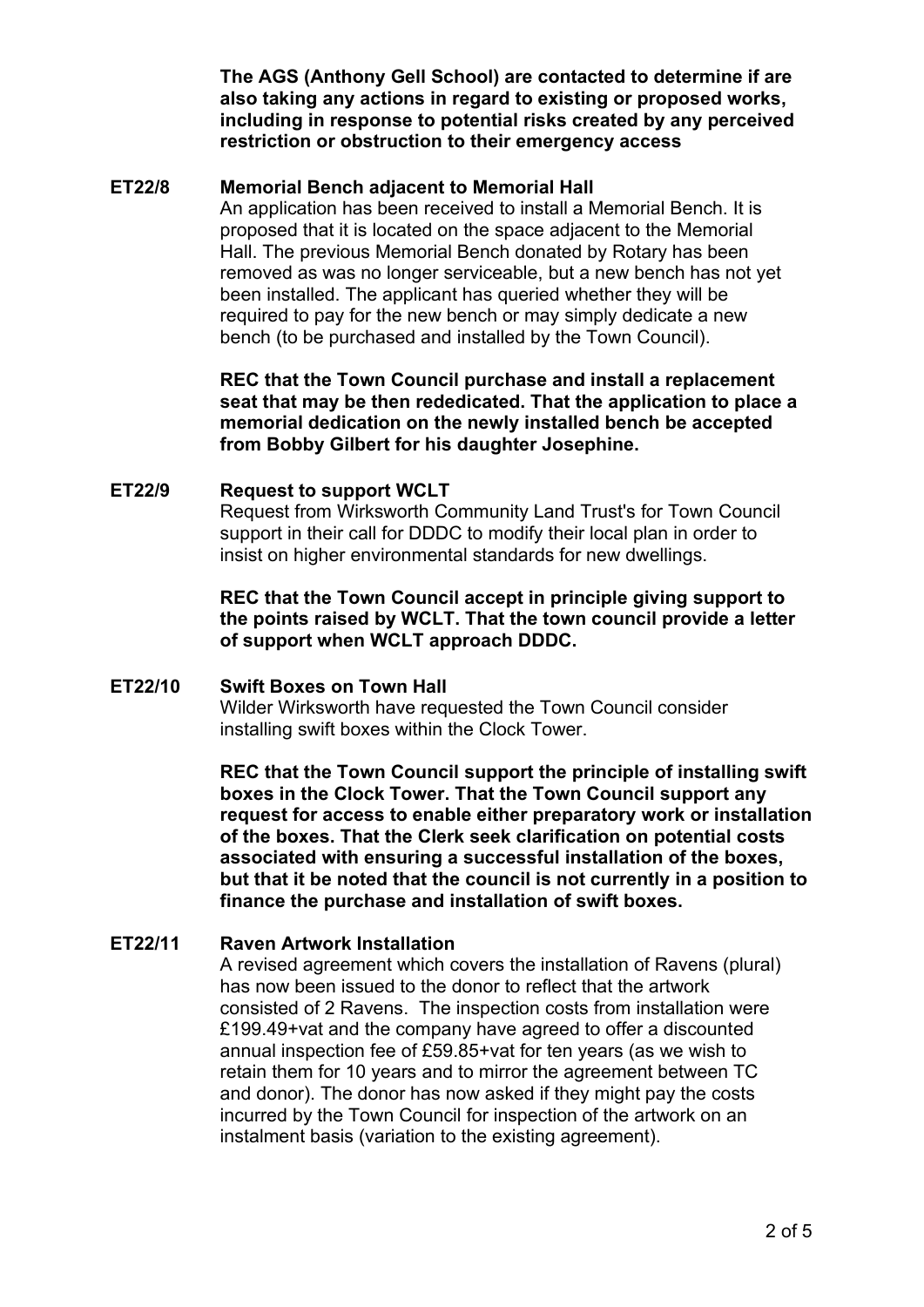**REC that donor be allowed to pay on an instalment basis with the proviso that the full outstanding amount is settled by the end of this financial year, to ensure that the council are not seen to be using public funds to subsidise the artwork installation.**

# **ET22/12 Memorial Bench at Breamfield**

Cllr Barker and Cllr Bennett have now met with family representatives on site to identify a suitable site. As a completely new install on DCC controlled land, the installation is more complicated and requires a specialist contractor as well as permission from DCC. DCC have now introduced a licence application fee of £100 and a quote (of £720+vat) has been received from a DCC approved contractor for the installation. The supply of the Wirksworth style bench, installation kit from TDP and the sourcing of a memorial plaque would be additional costs to those listed above. The Memorial Bench Policy set a cost of £750, but included provision to request additional funds to cover the costs of installation in case they were higher).

**REC that the Clerk contact the family to explain the higher costs associated with the site and ensure that they are still willing to proceed on the basis of the higher costs.**

# **ET22/13 Public Space Protection Orders**

DDDC have renewed the orders across the District, no change has been made to the Orders applied to Town Council land, but updated signage will be required.

**REC that the Clerk arrange for purchase and installation of new signage to the WTC owned sites where PSPO have been made.**

## **ET22/14 Cinder Lane Bench**

The existing bench requires replacement (identified by Cllr Whittall and Cllr Bennett during recent site visit). The council already has an existing policy to replace benches at end of life with Wirksworth Style benches from TDP.

## **REC that the Clerk arrange for the purchase and installation of a replacement bench on the site.**

# **ET22/15 Planning Applications received**

*Prior to May meeting*

|                                                                                         | 22/00129/FUL   | Replacement conservatory roof at 1 Cromford Road Wirksworth Matlock Derbyshire<br>DE4 4FH |  |  |
|-----------------------------------------------------------------------------------------|----------------|-------------------------------------------------------------------------------------------|--|--|
| WTC - No comment, However Wirksworth Town Council has declared a Climate Emergency and  |                |                                                                                           |  |  |
| therefore supports any development or change that seeks to reduce the carbon footprint. |                |                                                                                           |  |  |
| $\mathcal{P}$                                                                           | 21/01508/LBALT | External alterations in association with proposed change of use                           |  |  |
|                                                                                         |                | Rear Of 12 Market Place Wirksworth Derbyshire DE4 4ET                                     |  |  |
| WTC - No comment, However Wirksworth Town Council has declared a Climate Emergency and  |                |                                                                                           |  |  |
| therefore supports any development or change that seeks to reduce the carbon footprint. |                |                                                                                           |  |  |
| 3                                                                                       | 22/00337/FUL   | Two storey side extension at 11 Willowbath Lane Wirksworth Matlock                        |  |  |
|                                                                                         |                | Derbyshire DE4 4AY                                                                        |  |  |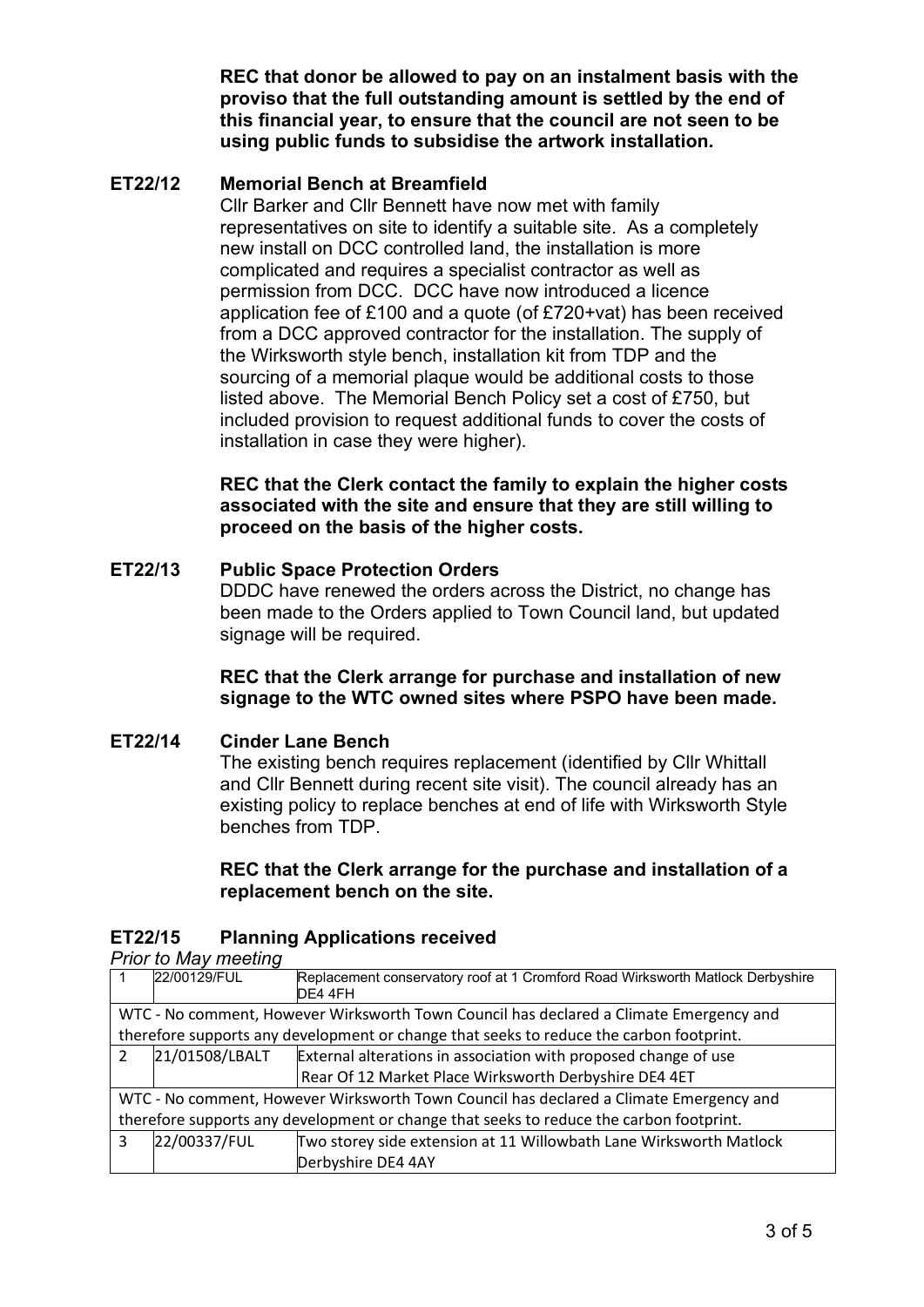|                                                                                         | WTC - No comment, However Wirksworth Town Council has declared a Climate Emergency and  |                                                                                                                                 |  |  |  |  |
|-----------------------------------------------------------------------------------------|-----------------------------------------------------------------------------------------|---------------------------------------------------------------------------------------------------------------------------------|--|--|--|--|
|                                                                                         | therefore supports any development or change that seeks to reduce the carbon footprint. |                                                                                                                                 |  |  |  |  |
| $\overline{4}$                                                                          | T/22/00054/TCA                                                                          | Fell 1 no. Sycamore (T1) and treat stump at Town Hall Coldwell Street<br><b>Wirksworth Derbyshire</b>                           |  |  |  |  |
| WTC - No comment, However Wirksworth Town Council has declared a Climate Emergency and  |                                                                                         |                                                                                                                                 |  |  |  |  |
|                                                                                         |                                                                                         | therefore supports any development or change that seeks to reduce the carbon footprint.                                         |  |  |  |  |
| 5                                                                                       | 21/01503/FUL                                                                            | Change of use from ground floor residential unit to a Class E (commercial,                                                      |  |  |  |  |
|                                                                                         |                                                                                         | business or service) unit and associated alterations                                                                            |  |  |  |  |
|                                                                                         |                                                                                         | Rear Of 12 Market Place Wirksworth Derbyshire DE4 4ET                                                                           |  |  |  |  |
|                                                                                         | WTC - No comment, However Wirksworth Town Council has declared a Climate Emergency and  |                                                                                                                                 |  |  |  |  |
|                                                                                         |                                                                                         | therefore supports any development or change that seeks to reduce the carbon footprint.                                         |  |  |  |  |
| 6                                                                                       | 22/00297/FUL                                                                            | Erection of storage building for agricultural and domestic equipment                                                            |  |  |  |  |
|                                                                                         |                                                                                         | Hardhurst Barn Breamfield Lane Wirksworth Matlock Derbyshire DE4 4AF                                                            |  |  |  |  |
|                                                                                         |                                                                                         | WTC - No comment, However Wirksworth Town Council has declared a Climate Emergency and                                          |  |  |  |  |
|                                                                                         |                                                                                         | therefore supports any development or change that seeks to reduce the carbon footprint.                                         |  |  |  |  |
| $\overline{7}$                                                                          | 22/00345/CLPUD                                                                          | Certificate of Lawful Proposed Development - Single storey rear extension                                                       |  |  |  |  |
|                                                                                         |                                                                                         | 28 Bolehill Road Bolehill Matlock Derbyshire DE4 4GQ                                                                            |  |  |  |  |
|                                                                                         |                                                                                         | WTC - No comment, However Wirksworth Town Council has declared a Climate Emergency and                                          |  |  |  |  |
|                                                                                         |                                                                                         | therefore supports any development or change that seeks to reduce the carbon footprint.                                         |  |  |  |  |
| 8                                                                                       | 22/00362/FUL                                                                            | Installation of a Sewage Treatment Plant                                                                                        |  |  |  |  |
|                                                                                         |                                                                                         | Sleepy Hollow Farm Hopton Lane Wirksworth Matlock Derbyshire DE4 4DF                                                            |  |  |  |  |
|                                                                                         |                                                                                         | WTC - No comment, However Wirksworth Town Council has declared a Climate Emergency and                                          |  |  |  |  |
|                                                                                         |                                                                                         |                                                                                                                                 |  |  |  |  |
|                                                                                         |                                                                                         | therefore supports any development or change that seeks to reduce the carbon footprint.                                         |  |  |  |  |
| 9                                                                                       | 22/00302/FUL                                                                            | Single storey side extension                                                                                                    |  |  |  |  |
|                                                                                         |                                                                                         | 11 Wash Green Wirksworth Matlock Derbyshire DE4 4FD                                                                             |  |  |  |  |
|                                                                                         |                                                                                         | WTC - No comment, However Wirksworth Town Council has declared a Climate Emergency and                                          |  |  |  |  |
|                                                                                         |                                                                                         | therefore supports any development or change that seeks to reduce the carbon footprint.                                         |  |  |  |  |
| 10                                                                                      | 22/00364/FUL                                                                            | Erection of replacement modular office building with associated new                                                             |  |  |  |  |
|                                                                                         |                                                                                         | vehicular access, car parking and access gate at Offices The National Stone                                                     |  |  |  |  |
|                                                                                         |                                                                                         | Centre Porter Lane Middleton By Wirksworth Matlock Derbyshire DE4 4LS                                                           |  |  |  |  |
|                                                                                         |                                                                                         | WTC - No comment, However Wirksworth Town Council has declared a Climate Emergency and                                          |  |  |  |  |
|                                                                                         |                                                                                         | therefore supports any development or change that seeks to reduce the carbon footprint.                                         |  |  |  |  |
| 11                                                                                      |                                                                                         | T/22/00043/TCA G1 - Group of small self set trees to be removed to prevent damage to wall                                       |  |  |  |  |
|                                                                                         |                                                                                         | 2 The Hall Middleton By Wirksworth Matlock Derbyshire DE4 4LX                                                                   |  |  |  |  |
|                                                                                         |                                                                                         | WTC - No comment, However Wirksworth Town Council has declared a Climate Emergency and                                          |  |  |  |  |
| therefore supports any development or change that seeks to reduce the carbon footprint. |                                                                                         |                                                                                                                                 |  |  |  |  |
| 12                                                                                      | 22/00415/PDA                                                                            | Change of use of agricultural building to 1 no. larger dwellinghouse (Use Class                                                 |  |  |  |  |
|                                                                                         |                                                                                         | C3) and associated building operations at The Stack Yard Millers Green                                                          |  |  |  |  |
|                                                                                         |                                                                                         | Wirksworth Matlock Derbyshire DE4 4BL                                                                                           |  |  |  |  |
|                                                                                         |                                                                                         | WTC - No comment, However Wirksworth Town Council has declared a Climate Emergency and                                          |  |  |  |  |
|                                                                                         |                                                                                         | therefore supports any development or change that seeks to reduce the carbon footprint.                                         |  |  |  |  |
| 13                                                                                      | 22/00266/FUL                                                                            |                                                                                                                                 |  |  |  |  |
|                                                                                         |                                                                                         | Replacement of existing external timber doors and frames with aluminium<br>26 Gorsey Bank Wirksworth Matlock Derbyshire DE4 4AD |  |  |  |  |
|                                                                                         |                                                                                         |                                                                                                                                 |  |  |  |  |
|                                                                                         | WTC - No comment, However Wirksworth Town Council has declared a Climate Emergency and  |                                                                                                                                 |  |  |  |  |
| therefore supports any development or change that seeks to reduce the carbon footprint. |                                                                                         |                                                                                                                                 |  |  |  |  |
| 14                                                                                      | T/22/00043/TCA                                                                          | G1 - Group of small self set trees to be removed to prevent damage to wall                                                      |  |  |  |  |
|                                                                                         |                                                                                         | 2 The Hall Middleton By Wirksworth Matlock Derbyshire DE4 4LX                                                                   |  |  |  |  |
| WTC - No comment, However Wirksworth Town Council has declared a Climate Emergency and  |                                                                                         |                                                                                                                                 |  |  |  |  |
| therefore supports any development or change that seeks to reduce the carbon footprint. |                                                                                         |                                                                                                                                 |  |  |  |  |
|                                                                                         | Prior to June meeting                                                                   |                                                                                                                                 |  |  |  |  |
| 1                                                                                       | T/22/00060/TCA                                                                          | Crown Reduction and clean of 2no. T1 and T2 Beech trees to reduce height                                                        |  |  |  |  |
|                                                                                         |                                                                                         | by 2m and to lift by 3m, Crown Reduction and clean of 1no. T3                                                                   |  |  |  |  |